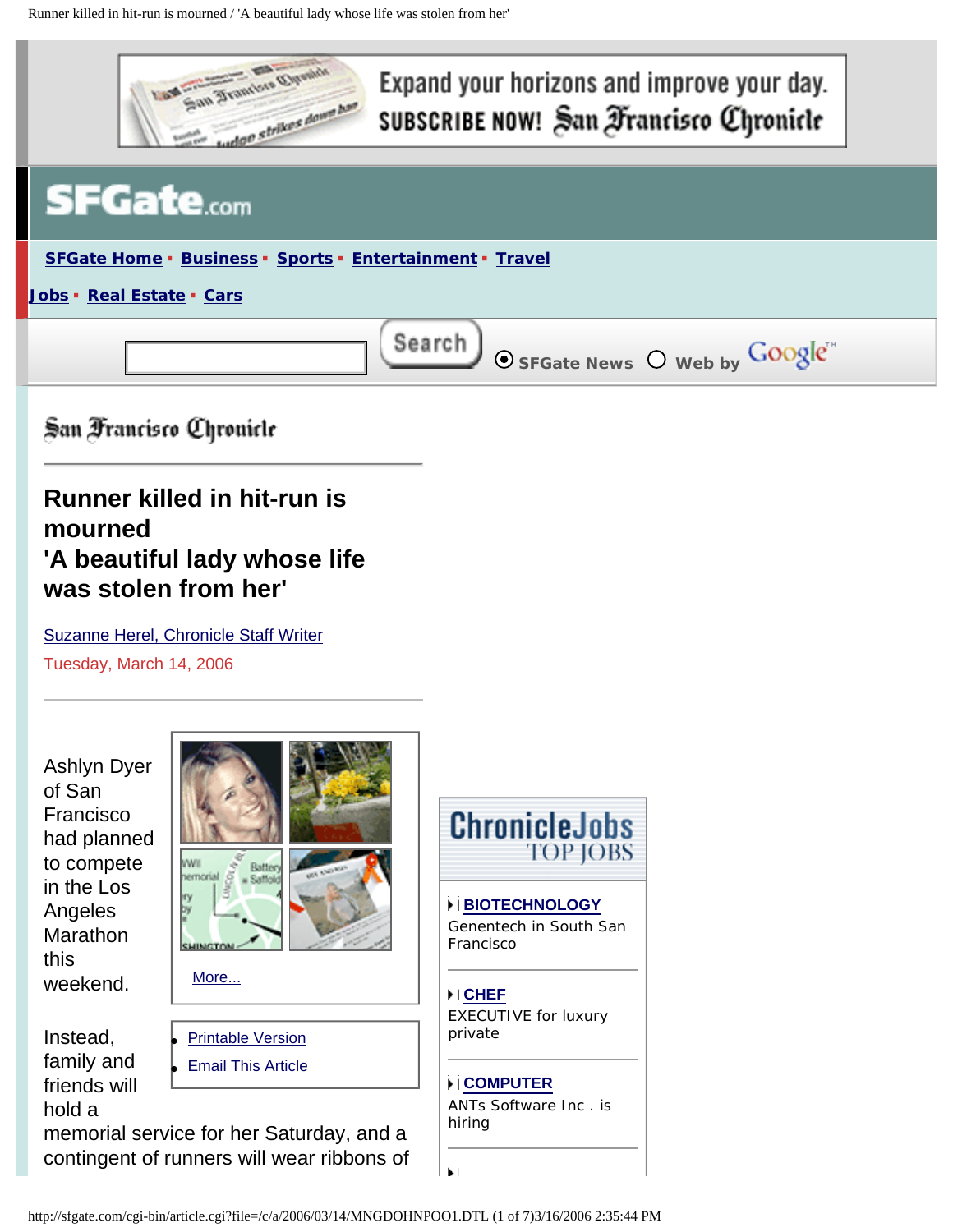Runner killed in hit-run is mourned / 'A beautiful lady whose life was stolen from her'

orange -- her favorite color -- the following day in the race that she won't run.

Dyer, 27, was a college volleyball star and a dedicated runner. It was her passion for being outdoors that placed her in the path of a hit-and-run driver March 2 as she ran through the Presidio listening to her iPod.

"She was never one to be cooped up inside," said Andy Krikorian of San Francisco, who had known Dyer since their years at Mira Costa High School in Manhattan Beach (Los Angeles County). "She was always looking to go do something."

Early on March 2, Dyer was running south along Washington Boulevard near Kobbe Avenue, an area popular with cyclists and joggers but only sparsely traveled by cars, said Sgt. Robert Jansing, a detective with the U.S. Park Police.

Sometime between 6:45 and 7 a.m., police say, a car sped southbound around a curve on Washington and struck Dyer, catapulting her over a fence and into a ditch. She lay there, facedown and unconscious, until a park worker found her around 7 a.m.

Although she was listening to her iPod, police believe she heard the car and turned around before she was hit. That's because even though the car approached from behind, she was struck on her right side, as if she had been facing the vehicle.

Police estimated that the driver was going faster than the 25 mph speed limit

#### **[COMPUTER](http://sfgate.com/cgi-bin/adjacency/jason/details?ad=f4126f50)**

IS Manager, Eugene OR Nationally

#### **[CONSTRUCTION](http://sfgate.com/cgi-bin/adjacency/jason/details?ad=05126f50)**

Kitchen Remodeling / Refacing We are

#### **[CONSTRUCTION](http://sfgate.com/cgi-bin/adjacency/jason/details?ad=15126f50)**

Retrofit-Window Installations Bay

### **[CONTROLLER](http://sfgate.com/cgi-bin/adjacency/jason/details?ad=76126f50)**

for both int'l nonprofit and

## **[COOK](http://sfgate.com/cgi-bin/adjacency/jason/details?ad=25126f50)**

Korean in Oakland . Marinate

### **[DENTAL](http://sfgate.com/cgi-bin/adjacency/jason/details?ad=35126f50)**

HYGIENIST Seeking a Hygienist who

#### **[DRIVER](http://sfgate.com/cgi-bin/adjacency/jason/details?ad=46126f50)**

S) MOTORCOACH Steady work

#### **[DRIVERS](http://sfgate.com/cgi-bin/adjacency/jason/details?ad=45126f50)**

Earn up to \$20/hour

#### **[EDUCATION](http://sfgate.com/cgi-bin/adjacency/jason/details?ad=55126f50)**

PRINCIPAL for CA . Distinguished

#### **[EDUCATION](http://sfgate.com/cgi-bin/adjacency/jason/details?ad=65126f50)**

Teacher (ECE), F/T Office Positions

#### **[ELECTRICIANS](http://sfgate.com/cgi-bin/adjacency/jason/details?ad=74126f50)**

5,000 Sign On Bonus Earn

#### **[ENGINEERING](http://sfgate.com/cgi-bin/adjacency/jason/details?ad=75126f50)** Staff SW Eng (Program

**[About Top Jobs](http://sfgate.com/templates/types/adjacency/about/)** 

**[View All Top Jobs](http://sfgate.com/cgi-bin/adjacency/jason/list)**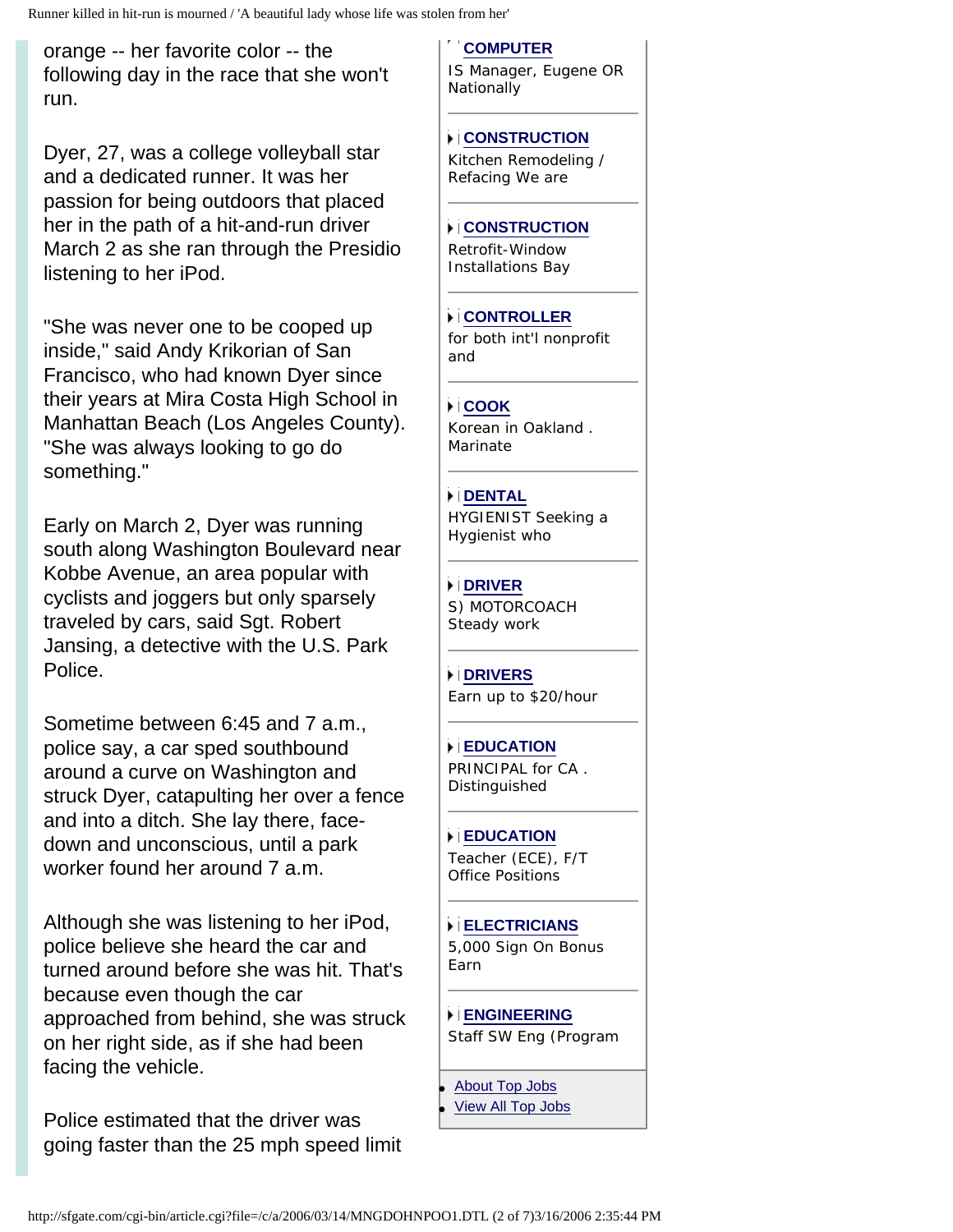and said there were no skid marks or other evidence that the car had braked.

"Whoever did this knew it," Jansing said. He noted that one of Dyer's shoes flew off and landed 60 feet away. "For a force like that, the driver had to know what happened."

Dyer carried no identification, and for several hours no one knew who she was. Police finally used the registration information from the iPod she kept in an orange case to identify her.

Had she been helped promptly, she probably would have recovered, doctors at San Francisco General Hospital told Dyer's parents. As it was, her brain went without oxygen for more than 10 minutes, which led to swelling and irreparable damage.

Her parents, Bruce and Marsha Dyer of Phoenix, were told that if she did survive, she would remain in a vegetative state. They agreed to stop treatment, and the youngest of their three daughters was pronounced dead at 4:23 p.m. Sunday.

"Doctors were able to harvest all healthy organs, which will provide the gift of life to many," her parents wrote on a Web site they started to keep her friends up to date.

Dyer's final contribution to the vitality of others was of some solace for her family and friends, said Joe Harper, Dyer's friend since the second grade.

"Her parents feel very good that her heart is going to someone and that she will save the lives of a few," Harper said. The Dyers did not respond to a request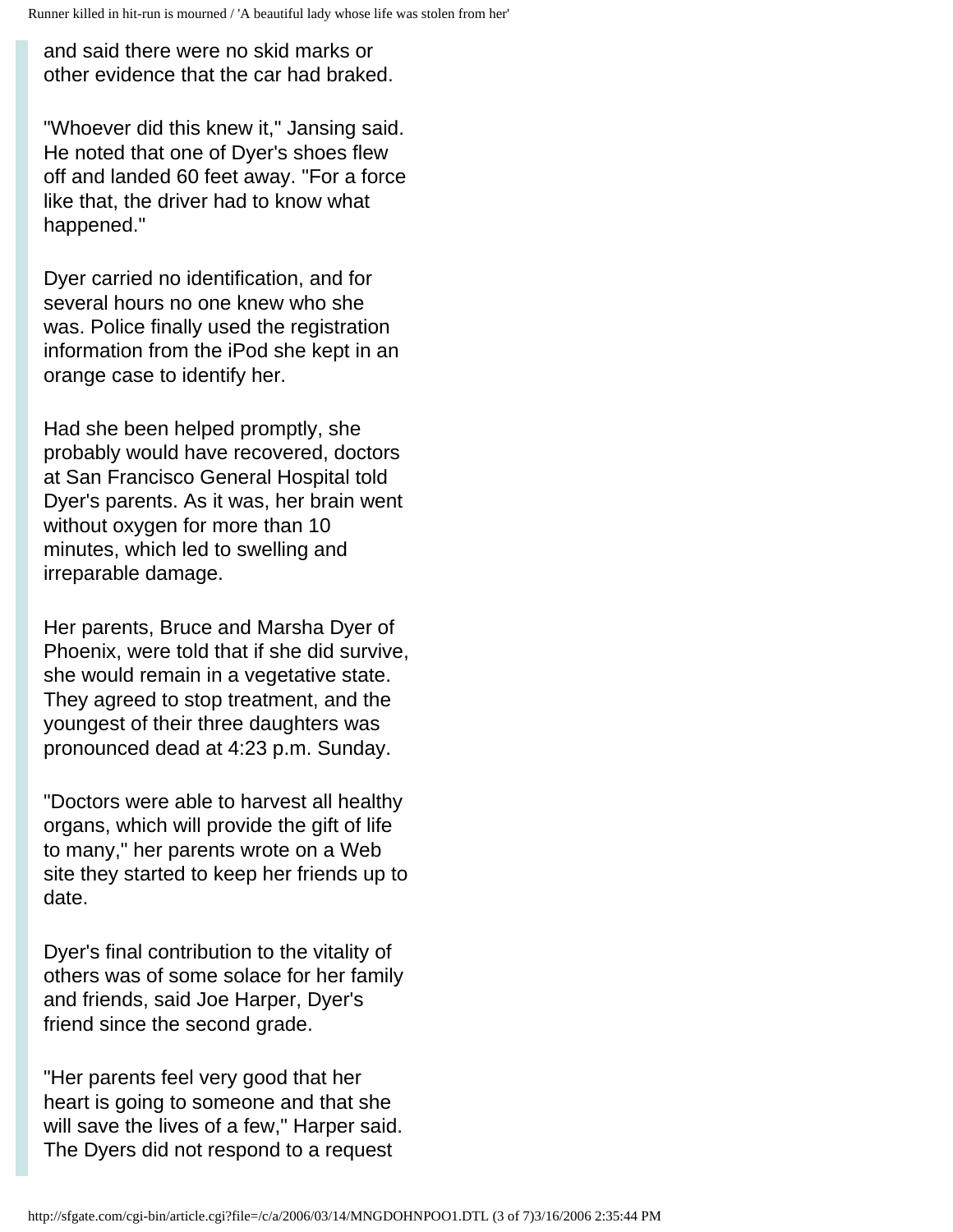for an interview.

Brian Wilhite, who described himself as Dyer's former fiance, attended a news conference at the U.S. Park Police office Monday wearing an orange ribbon in his lapel.

"Someone running or riding must have seen something," he said. "If we can just remind the public to jog their memory, maybe someone will remember something. She was a beautiful lady with a beautiful heart and soul. She was a beautiful lady whose life was stolen from her."

Dyer's death was the first hit-and-run fatality in the Presidio since the former Army base became a national park in 1994. The stretch of road where she was hit is lined by Monterey pines and cypress trees but has no sidewalks. The Pacific Ocean sparkles in the distance, and a nearby memorial honors 413 West Coast veterans lost in World War II.

On Monday, a bouquet of yellow daisies and a small plastic cross were tied to a traffic sign near where Dyer was found. An attached message read, "Ashlyn, you are in our prayers. We love you."

After graduating from Mira Costa High School, Dyer attended University of Southern California, where she studied broadcast journalism, Harper said.

"She was an unbelievable athlete," he said. "She ran three marathons in a period of three months."

Dyer moved to San Francisco about four years ago, where she rented an apartment with three friends in Laurel